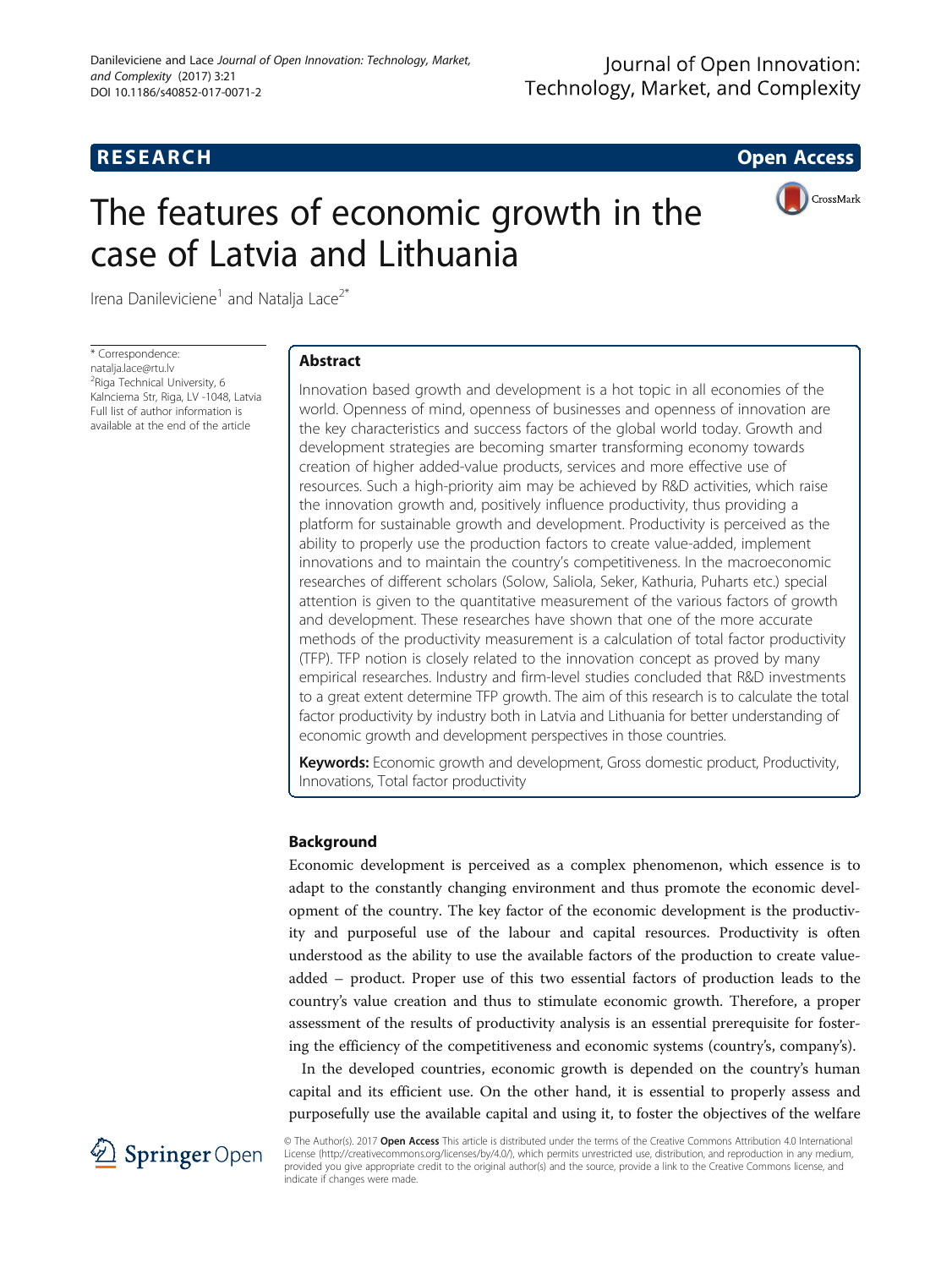state. In the article the statements of Solow, Saliola, Seker, Kathuria, Puharts etc. are analysed and showed that calculating the total factor productivity (further  $-$  TFP) it is necessary to assess the influence of labour and capital factors on gross domestic product (further – GDP). TFP is strongly related to the human capital, innovation, infrastructure, taxation and regulatory framework (Cardarelli, Lusinyan [2015\)](#page-8-0). These studies help to perceive, which industry has the greatest impact on GDP growth and which branch is considered as less significant.

The aim of this research is to calculate the total factor productivity by industry both in Latvia and in Lithuania for better understanding of economic growth and development perspectives in those countries. The authors used company data on public and private firms extracted from Amadeus database. Criterion for the company inclusion was data availability for the period from 2005 to 2015. The methods chosen for conducting a research are mainly quantitative.

#### Theoretical features of the productivity

The scientists are constantly exploring the factors that influence economic development, so the productivity analysis is one of the main tasks of economists and the objectives of economic science. Latruffe ([2010](#page-9-0)) productivity defines as the ability to create value-added – product, using the available factors of production. In this context, productivity is described in several ways (Kim, Law [2012;](#page-8-0) Bergeaud et al. [2015;](#page-8-0) Nowak et al. [2015](#page-9-0)), such as:

- the assumption of economic growth and development;
- the ratio between the costs (resource utilization) and the resultant effect (the end result) and efficient management;
- one of the most important determinants of living standards.

In the broadest sense, the productivity is understood as the ratio between the results (output) and resources (input) (Rutkauskas, Paulavičienė [2005](#page-9-0)):

$$
Productivity = \frac{Output}{Input}
$$
 (1)

In this context, the productivity is related to the use of the resources to the value creation. The high productivity is achieved by the efficient use of the resources. Productivity changes may result the composition of employment. These changes are affecting the measurement of the workers' contribution and therefore have an impact on the wage setting (Eckstein et al. [2011](#page-8-0); Peluffo [2015](#page-9-0)). It follows that a proper use of labour, mainly human, resources is an essential prerequisite for ensuring economic development. Rising productivity means that the improved management tools are applied and staff are acquired the useful knowledge.

In the broadest sense, the economic development should be understood as the degree to which the economy includes the efficient economic resources and distribute them (Roemer [2014](#page-9-0)). The development requires a transformation of the structural production and consumption (Fig. [1\)](#page-2-0).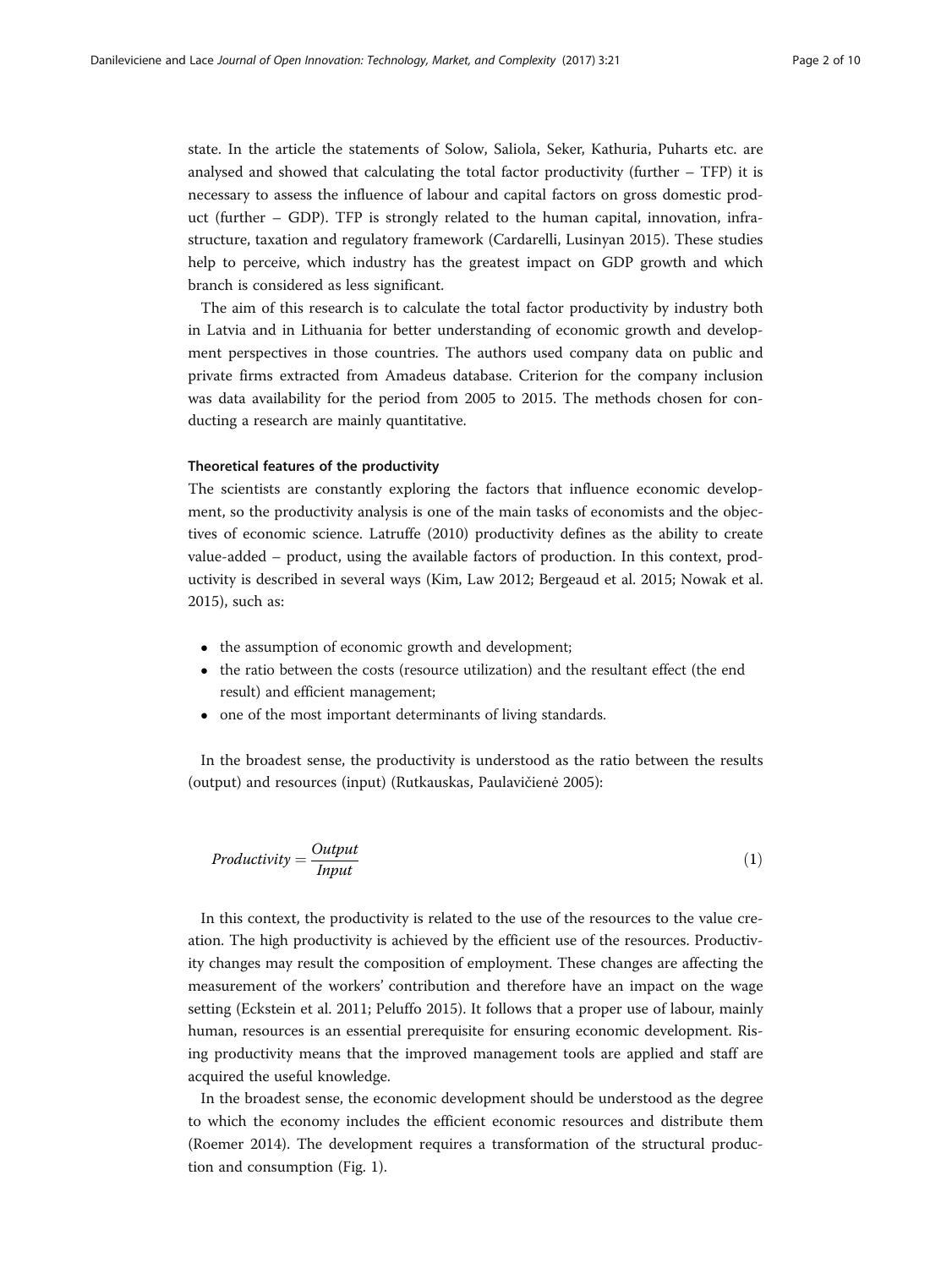<span id="page-2-0"></span>

The graphical view of the structural transformation of production and consumption explains that the transformation from low value-added, low productivity and activity in rural regions to more productive, higher value-added and the activities in the industrial sectors are preconditions to promote the production and export of the more complex products.

In particular, the concept of productivity explains the productivity as an important measure, which interpret invisible trends in the market and in decision-making process (Baležentis [2013](#page-8-0)). The analysis of productivity is a fundamental problem in order to improve competitiveness and creates a useful management tools for the fostering of economic growth and development (Domańska et al. [2014](#page-8-0)). Therefore, it is proposed to measure the country's competitiveness in a various ways and one of an appropriate method is the calculation of total factor productivity as an example of the analytical method.

#### Total factor productivity as the method of economic growth assessment

Nowadays the country's political, economic, social and technological environment influence on economic progress is analysed. The authors highlight the idea that social, historical and cultural, institutional and political factors and administrative context has an important influence on the development process in the national and regional growth and companies' productivity perspective (Kim, Law [2012\)](#page-8-0). The macroeconomical factors (institutional quality, openness to the international trade, geographical conditions) are fundamental determinants of the long-term productivity and growth. Here are various methods that can be used for the assessment of the country's economic situation. The special attention of scientists (Hulten [2001](#page-8-0); Калюжный [2003;](#page-8-0) Bernanke et al. [2008](#page-8-0); Van Beveren [2010](#page-9-0); Del Gatto 2011; Chansarn [2014](#page-8-0); Lasagni et al. [2015](#page-9-0); Puharts, Kloks [2015;](#page-9-0) Dhehibi et al. [2016;](#page-8-0) Selçuk, Köktas [2016](#page-9-0)) in macroeconomic researches is paid to the calculation/use of the total factor productivity. It is the measure of efficiency (productivity) and the most important engine of the economic growth (Puharts, Kloks [2015](#page-9-0)). Total factor productivity is the method that determines the capital, labour and general productivity factors contribution to the gross domestic product growth (Калюжный [2003](#page-8-0); Kathuria et al. [2013](#page-8-0)). TFP also can be understand as technical progress in its broadest sense (Fassio et al. [2015\)](#page-8-0). TFP has a strong relation with human capital, innovation, infrastructure, taxation and regulatory framework (Cardarelli,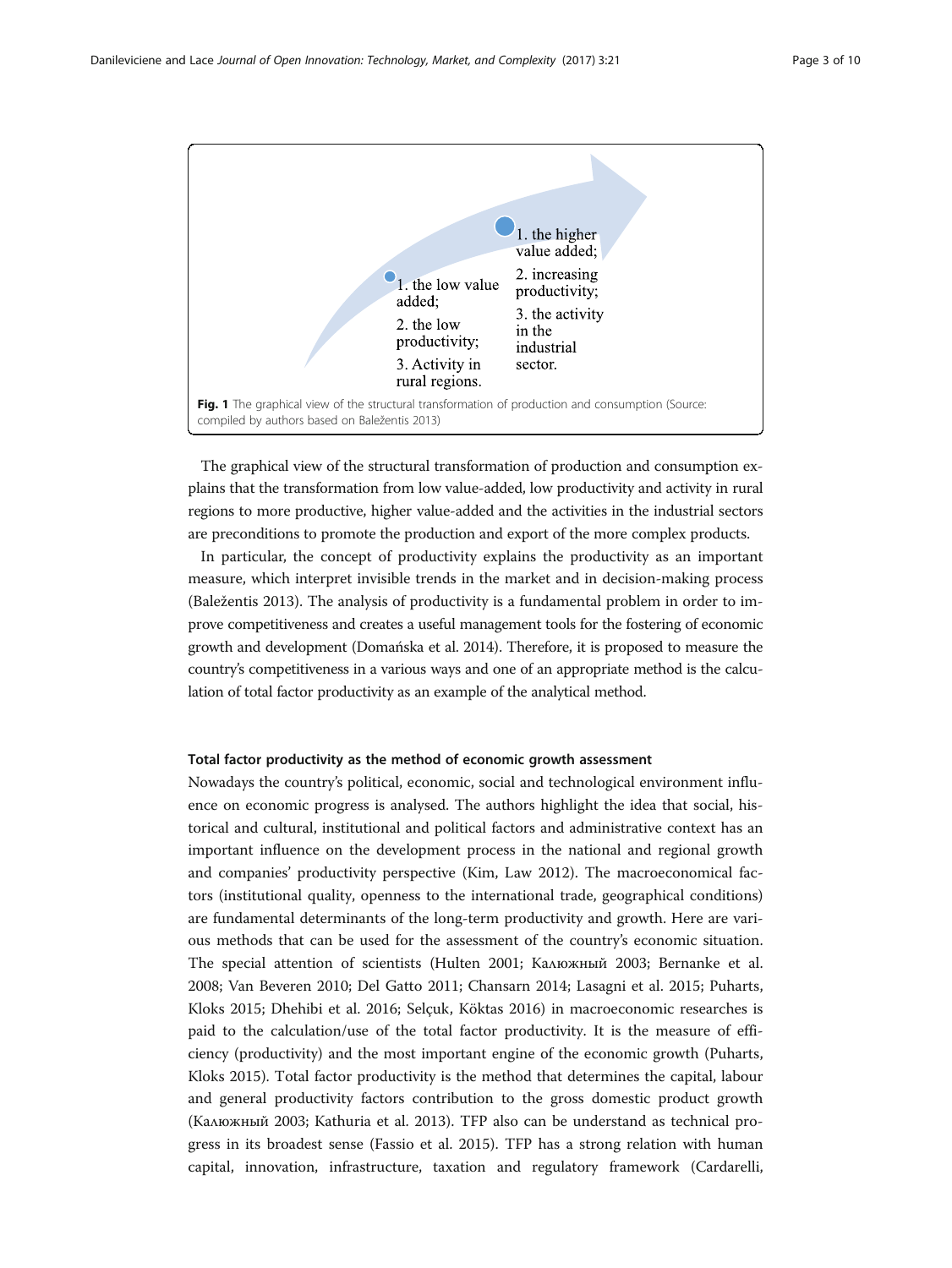Lusinyan [2015](#page-8-0)). If GDP growth is high, the labour transformation from the low to high productivity level can lead to the development and growth. The obtained results demonstrate how to split the investments between the main components (capital and labour) in order to increase productivity.

The growth of total factor productivity is a broader measure of innovation. Generally, innovation is an idea, technique or object that becomes acceptable as innovation from an individual or other unit of adoption (Karafillis, Papanagiotou [2008\)](#page-8-0). It shows the importance of innovation dynamic in the productive processes. Innovation is a multifaceted phenomenon and it is difficult to measure it. The innovation dynamics are strongly technology-specific and differ across sectors, so here is the possibility to use the new knowledge for the growth of the productivity. As a result, here is the possibility to produce new products in a new ways and apply a technological novelty (Fassio et al. [2015](#page-8-0)). Technical difference, resulting by different innovation apply TFP difference, which is from innovation to productivity, is explained (Karafillis, Papanagiotou [2008](#page-8-0)).

In 1942 Tinbergen defined the production function, which in 1957 was developed by Solow ([1957\)](#page-9-0) (Hulten [2001\)](#page-8-0). TFP is the production function of Cobb-Douglas (Baležentis, [2013\)](#page-8-0) modification (Ferrante, Freo [2012;](#page-8-0) Filatovaitė, Bratčikovienė [2015](#page-8-0)).

$$
Q = A L_a K_b \tag{2}
$$

where:

Q- quantity of the production;

A – productivity factor;

Land K- the factors of production (labour and capital);

a and b – coefficients.

The production function shows what the quantity of production can be obtain by using the available resources. Depending on the type of production, resources (so called production factors) can be various. In most cases, there are distinguished three groups of production factors: labour, capital and land. Since the land fund practically does not change, then this factor usually are not included to the production function.

Solow ([1957](#page-9-0)) defined the total factor productivity as the efficiency with which the companies makes the available resources to the appropriate outputs and have appropriate results. In the company level, production function is detailed in this way (Bergeaud et al., [2015\)](#page-8-0) (Van Beveren [2010;](#page-9-0) Biddle [2012](#page-8-0); Lasagni et al. [2015](#page-9-0)).

$$
Y_{it} = A_{it} K_{it}^{\alpha_k} L_{it}^{\alpha_l} M_{it}^{\alpha_m} \tag{3}
$$

where:

 $Y_{it}$ - the firm's revenue;

 $A_{it}$  - firm specific time-variant term;

 $K_{it}^{\alpha_k}$  - our measure of physical capital, namely the value of tangible fixed assets as reported in the balance sheet;

 $L_{it}^{\alpha_l}$ - our measure of employment level;

 $M^{\alpha_m}_{it}$ - raw materials expenditures.

It follows, that the calculations include three factors – capital, labour and intermediate goods. The scientists (Saliola, Seker [2011](#page-9-0); Von Arnim, Rada [2011\)](#page-9-0) offers use the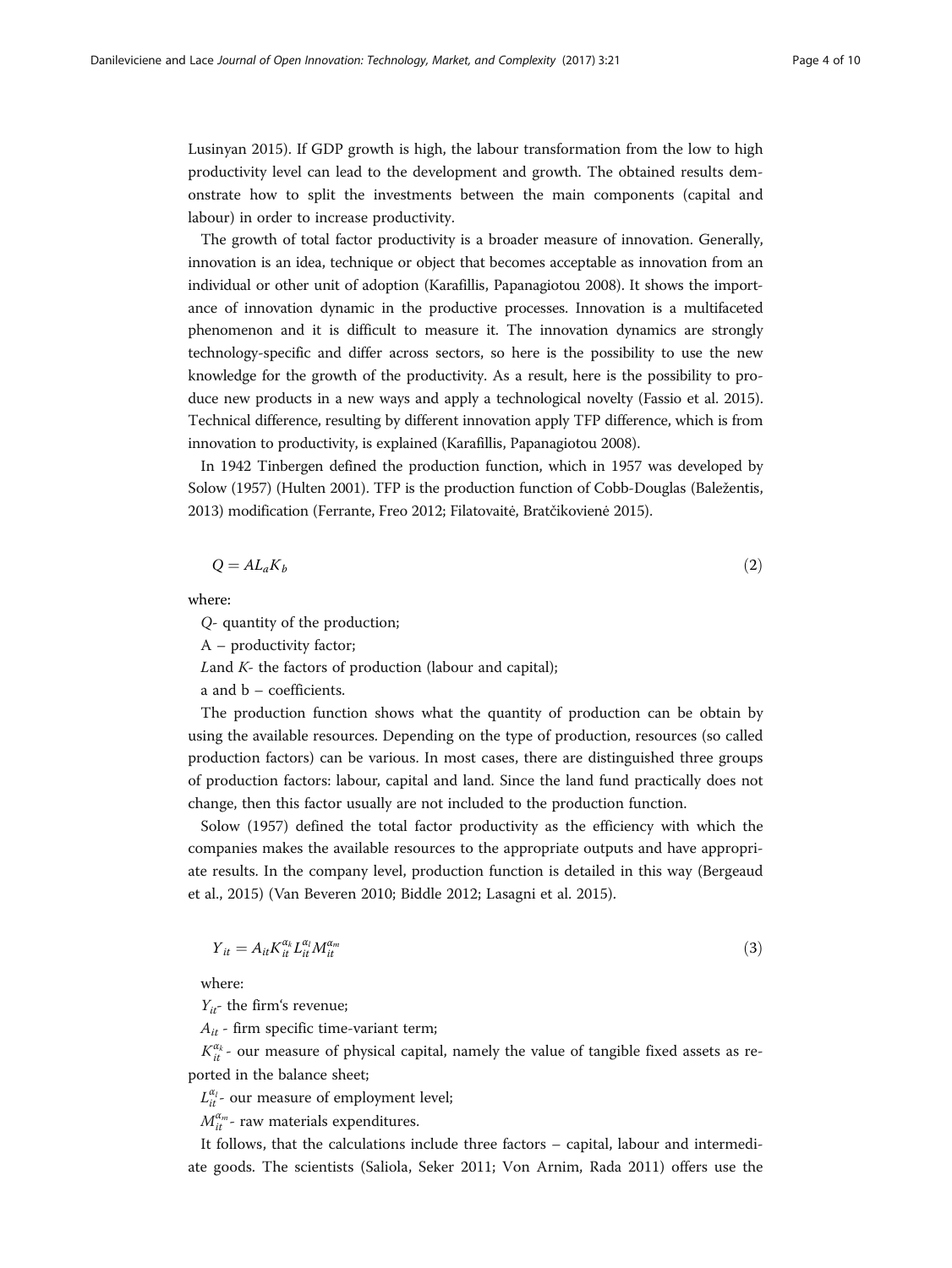machine value, technological resources and equipment value as the capital measurement tools. A total compensation of employees (wages, salaries) are perceived as a labour, and as intermediate goods are described by the prices of raw and materials. These factors lead to the explanations of the production factors that may be employed and create higher value-added and increase the technical efficiency (Baležentis [2015](#page-8-0); Carlsson et al. [2015\)](#page-8-0). Analysing these determinants here can be find the appropriate ways to increase their productivity (Chansarn [2014](#page-8-0)).

In this article, the methodology of total factor productivity calculation (Калюжный [2003\)](#page-8-0) is used. Using the (Bernanke et al., [2008](#page-8-0)) formula (using the analytical method) the productivity of analysed factors is assessed in the context of the gross domestic product.

$$
\Delta Y_{TFP} = \Delta Y_{TFP/L} + \Delta Y_{TFP/K} \tag{4}
$$

TFP growth is explained as the paying of fixed costs of innovation in a perfectly competitive economy with constant returns to scale in capital and labour (Comin 2006). By linking the TFP grow rate to innovation it is necessary to apply the attention to the main components of TFP growth – capital and labour rates, so firstly the growth of GDP by growing the use of labour (Biddle, [2012](#page-8-0)) and capital (Cardarelli & Lusinyan, [2015](#page-8-0)) is calculated:

$$
\Delta Y_L = (L_{2015}/L_{2005} - 1) \times (Y_{2005} - A_{2005})
$$
\n(5)

where:

 $L_{2015}/L_{2005}$  - index of growth of use of the labour;  $Y_{2005}$  - GDP in 2005 (at current prices);  $A_{2005}$ - the use of capital in 2005.

$$
\Delta Y_K = (K_{2015}/K_{2005} - 1) \times A_{2005} \tag{6}
$$

where:

 $K_{2015}/K_{2005}$  - index of growth of use of the capital;

Secondly, it is necessary to calculate the growth of GDP by using the labour and capital (Carlsson et al., [2015](#page-8-0)).

$$
\Delta Y_{TFP} = \Delta Y - (\Delta Y_L + \Delta Y_K) \tag{7}
$$

Where:

 $\Delta Y$  - the change in GDP.

Further, it is necessary to calculate  $\Delta Y_{TFP/L}$  and  $\Delta Y_{TFP/K}$  ((8) and (Del Gatto et al., [2011](#page-8-0))).

$$
\Delta Y_{TFP/L} = (p_{L2015} - p_{L2005}) \times L_{2015}
$$
\n(8)

where:

 $p_{L2015}$ and  $p_{L2005}$  - the productivity of labour;  $L_{2015}$  - the use of labour in 2015.

$$
\Delta Y_{TFP/K} = (a_{2015} - a_{2005}) \times K_{2015} \tag{9}
$$

where: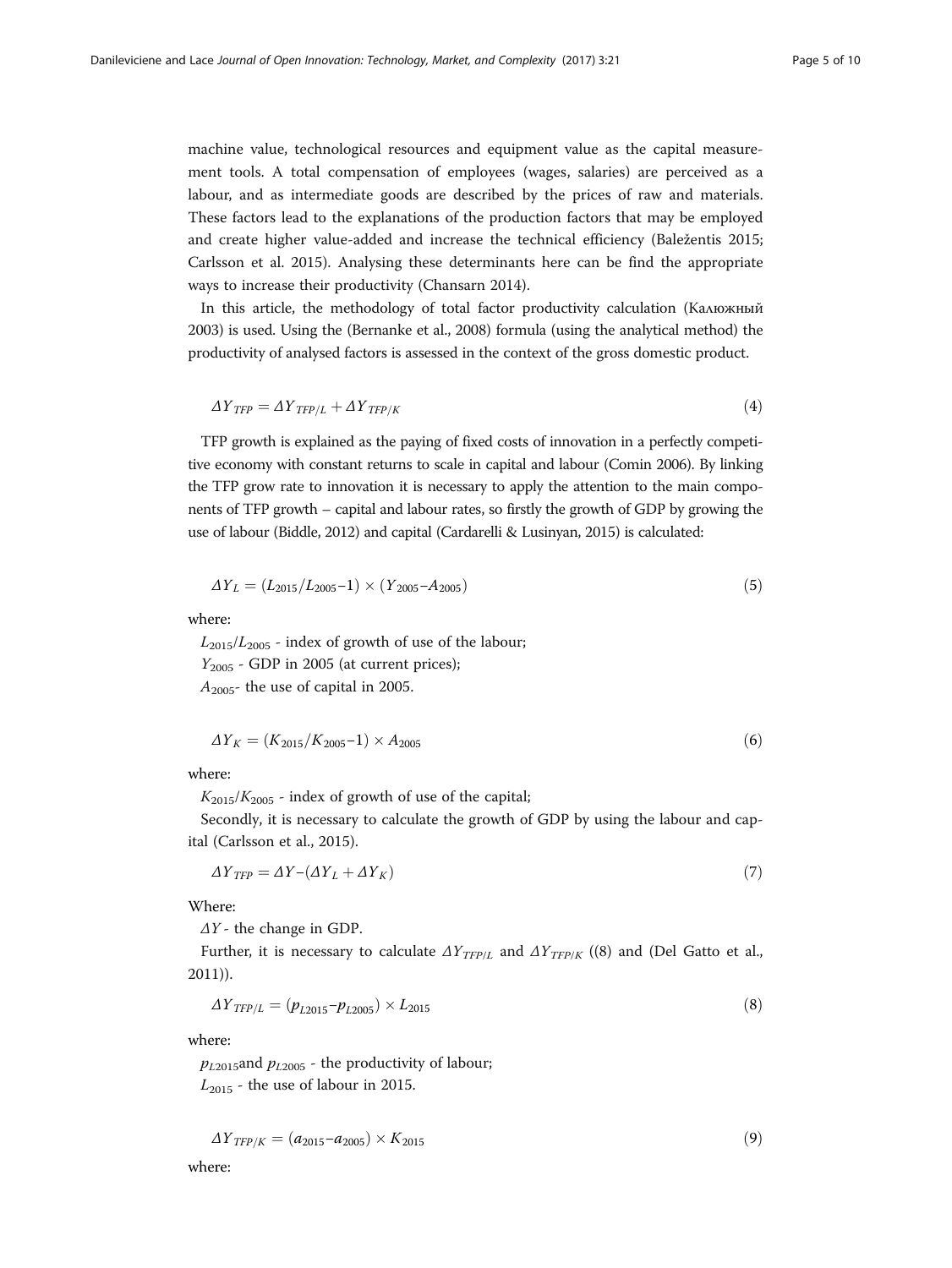$a_{2015}$  and  $a_{2005}$  - the productivity of capital;

 $K_{2015}$  - the use of capital in 2015.

Then we have all necessary components for the total factor productivity calculation (Bernanke et al., [2008](#page-8-0)). Maximizing the benefit the combination of labour and capital, which reduces costs and increase the expected profit is chosen (Zamparelli [2015\)](#page-9-0). The calculation of the index requires three factors: GDP, labour and capital. In further calculations, the information about GDP, the average annual fixed capital, fixed capital use and the average annual number of the employed in Lithuania and Latvia are used. The total factor productivity is calculated for each industry. Further, the productivity of labour and capital and part of fixed capital in GDP (%) are calculated.

### The assessment of economic growth in Latvia and Lithuania

For the calculation of the total factor productivity, the industry data are used. Here are marked the classification of the industries:

- A. agriculture, forestry and fishing;
- B. mining and quarrying;
- C. manufacturing;
- D. electricity, gas, steam and air conditioning supply;
- E. water supply, sewerage, waste management and remediation activities;
- F. construction;
- G. wholesale and retail trade, repair of motor vehicles and motorcycles;
- H. transportation and storage;
- I. information and communication;
- J. information and communication;
- K. financial and insurance activities;
- L. real estate activities; accommodation and food service activities
- M.– professional, scientific and technical activities;
- N. administrative and support service activities;
- O. public administration and defence, compulsory social security;
- P. education;
- Q. human health and social work activities;
- R. arts, entertainment and recreation;
- S. other service activities.

In this article the modification of the production function – an analytical method is used. This method is used for the calculation of the factors influence on the growth in GDP. Using (Bernanke et al., [2008](#page-8-0)) formula the total factor productivity for the period 2006–2015 years in Lithuania and Latvia is calculated. The results are shown in Table [1.](#page-6-0)

Table [1](#page-6-0) shows that the greatest impact on Lithuania's GDP dynamic has such industries as information and communication (J) and financial and insurance activities (K), where during the analysed period the productivity grow respectively by 405,65% and 302,59%. The greatest negative impact (productivity decline) is observed in such industries as transportation and storage (H) and wholesale and retail trade, repair of motor vehicles and motorcycles (G), where during the analysed period productivity decline by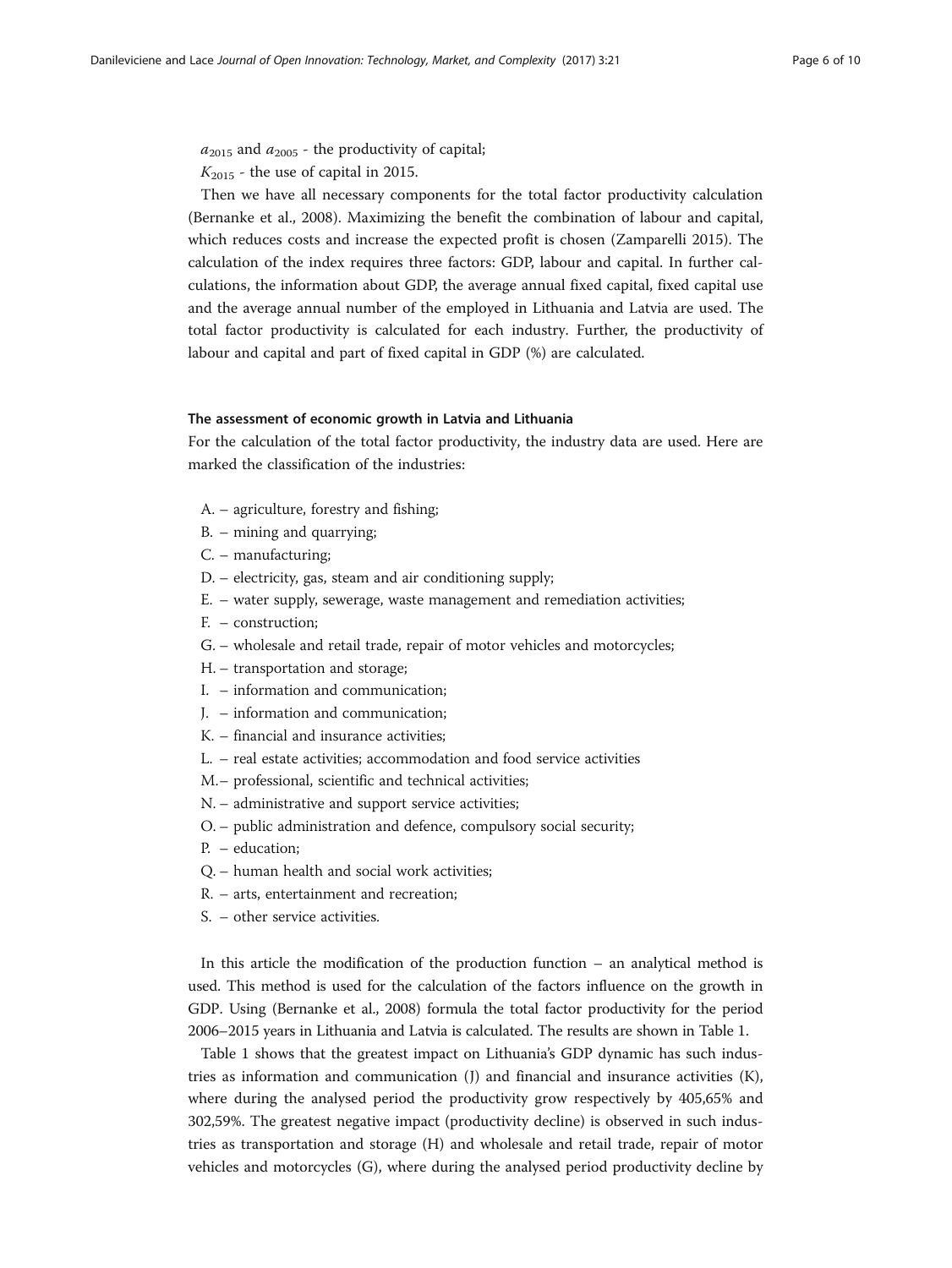| Lithuania    |                        |                             |                           | Latvia       |                    |                  |                           |
|--------------|------------------------|-----------------------------|---------------------------|--------------|--------------------|------------------|---------------------------|
| Industry     | $\Delta Y_{\it TFP/L}$ | $\Delta Y_{\textit{TFP/K}}$ | $\Delta Y_{\textit{TFP}}$ | Industry     | $\Delta Y_{TFP/L}$ | $\Delta Y$ TFP/K | $\Delta Y$ <sub>TFP</sub> |
| A            | 101,11                 | $-8,44$                     | 92,67                     | A            | 130,84             | $-51,04$         | 79,81                     |
| B            | 120,13                 | $-25,23$                    | 94,90                     | B            | 120,13             | $-25,23$         | 94,90                     |
| C            | 108,12                 | $-21,16$                    | 86,96                     | $\subset$    | 143,14             | $-48,81$         | 94,32                     |
| D            | 122,80                 | $-21,54$                    | 101,26                    | D            | 152,51             | 7,97             | 160,48                    |
| Е            | $-51,39$               | 166,87                      | 115,48                    | E            | 87,92              | $-24,17$         | 63,75                     |
| F            | 164,76                 | $-53,12$                    | 111,64                    | F            | 114,97             | $-97,16$         | 17,81                     |
| G            | $-0,07$                | $-21,15$                    | $-21,22$                  | G            | 103,00             | 79,57            | 182,57                    |
| H            | $-62,83$               | 1,84                        | $-60,98$                  | H            | 86,60              | $-7,95$          | 78,65                     |
|              | 49,98                  | $-3,00$                     | 46,98                     |              | $-184,65$          | $-19,01$         | $-203,66$                 |
| J            | 315,35                 | 90,30                       | 405,65                    | J            | 12,55              | $-438,08$        | $-425,53$                 |
| Κ            | $-390,40$              | 692,98                      | 302,59                    | К            | $-5,22$            | 259,03           | 253,81                    |
| L            | 113,08                 | 12,95                       | 126,03                    | L            | 102,37             | 14,11            | 116,48                    |
| M            | 103,24                 | $-1,24$                     | 102,00                    | M            | 73,64              | 1,77             | 75,41                     |
| $\mathsf{N}$ | 65,98                  | $-44,07$                    | 21,91                     | $\mathsf{N}$ | 144,36             | $-114,58$        | 29,78                     |
| O            | n/a                    | n/a                         | n/a                       | $\bigcirc$   | 98,92              | $-13,54$         | 85,38                     |
| P            | n/a                    | n/a                         | n/a                       | $\mathsf{P}$ | $-56,12$           | 312,98           | 256,87                    |
| Q            | 46,89                  | 4,60                        | 51,49                     | Q            | 88,29              | 5,44             | 93,73                     |
| R            | 88,96                  | $-0,89$                     | 88,07                     | R            | 153,18             | 113,58           | 266,76                    |
| S            | n/a                    | n/a                         | n/a                       | S            | 98,69              | $-10,64$         | 88,05                     |

<span id="page-6-0"></span>Table 1 The results of the total factor productivity calculation (Source: compiled by authors based on author's calculations)

−60,98% and −21,22%. In Latvia, the situation is quite different. Here the greatest impact on GDP dynamic has arts, entertainment and recreation (R) and education (P), where the productivity grows by 266,76 and 256,87%. The negative impact (productivity decline) was in such industries as information and communication (J) (−425,53%) and information and communication (I) (−203,66%). For the further analysis results of two main sectors - electricity, gas, steam and air conditioning supply (D) and financial and insurance activities  $(K)$  - are given. Fig. [2](#page-7-0) shows the graphical view of this situation.

It follows that it is necessary to invest in industries that have the greatest impact on the GDP changes – to improve agriculture, forestry and fishing industry and properly organize the financial activity. Here both countries have a great potential and the possibility to improve the entire economy of the country. However, special attention should be paid for the manufacturing and construction industries. They are the sectors with the most employed people and sectors that have the ability to raise productivity.

Figure [2](#page-7-0) shows that both in Lithuania and Latvia electricity, gas, steam and air conditioning supply (D) sector's productivity is very similar. In 2010 year was a great recession, when this sector productivity was negative. However, in 2011 situation changes and results were quite better. Until 2015, productivity in this sector was very low, so it can be said, that it is non-productive. The industry with great dynamic results is the financial and insurance activities (K). Here are quite different situation. In Latvia results of this industry, productivity was highest in 2010 but in 2011 here was a great decline. In Lithuania during the analysed period, the productivity of this sector is very similar during the analysed period.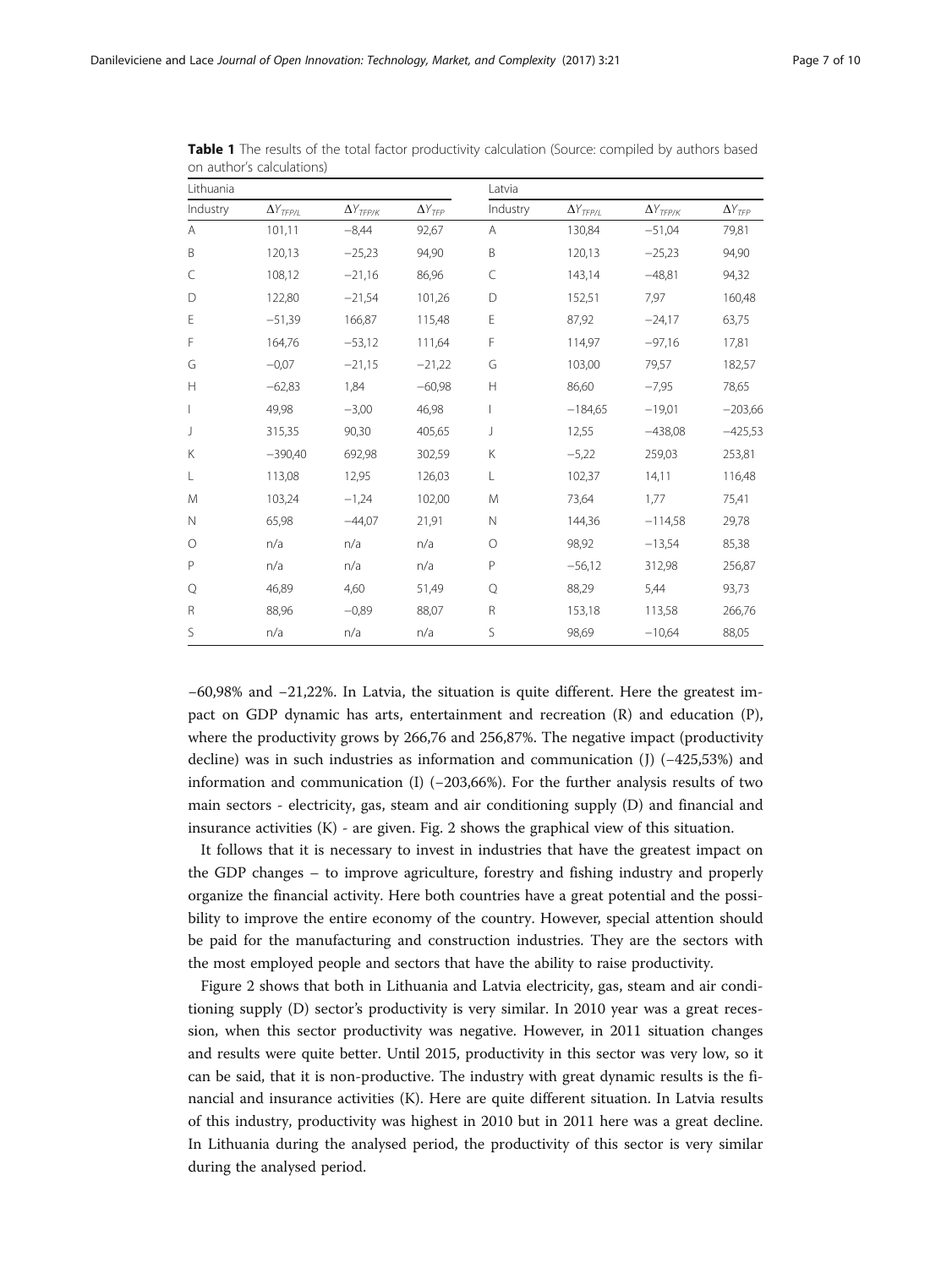<span id="page-7-0"></span>

In summary, the identified main industries in which it is necessary to invest in order to recoup the investment and to improve the economic situation of the country. However, also the industries with lower productivity impact on the GDP dynamic should be improved. Here are several ways how to improve the productivity – by investing in new technologies, attraction of the most skilled and talented people.

## Conclusions

Productivity is an important measure of the economic growth and development. The transformation of structural production and consumption from low value-added activity with low productivity and rural activity to more productive, higher value-added activity in the industrial sector creates preconditions to promote the production and export of the more complex products. The main source of productivity growth is the technological progress.

The study results show, that the most productive and the greatest impact on GDP growth in Lithuania has such industries as financial and insurance activities (K) and agriculture, forestry and fishing (A), where during the analysed period the productivity grow respectively by 0,06 and 0,03%. The greatest negative impact (productivity decline) is observed in such industries as electricity, gas, steam and air conditioning supply (D) and manufacturing (C), where during the analysed period productivity decline by −2,03 and −1,07%. In Latvia, the situation is quite different. Here the greatest impact on GDP dynamic have construction (F) and electricity, gas, steam and air conditioning supply (D), where the productivity grow by 0,55 and 0,53%. The negative impact (productivity decline) was in such industries as public administration and defence, compulsory social security (O) (−0,57%) and other activities (S) (−0,08%).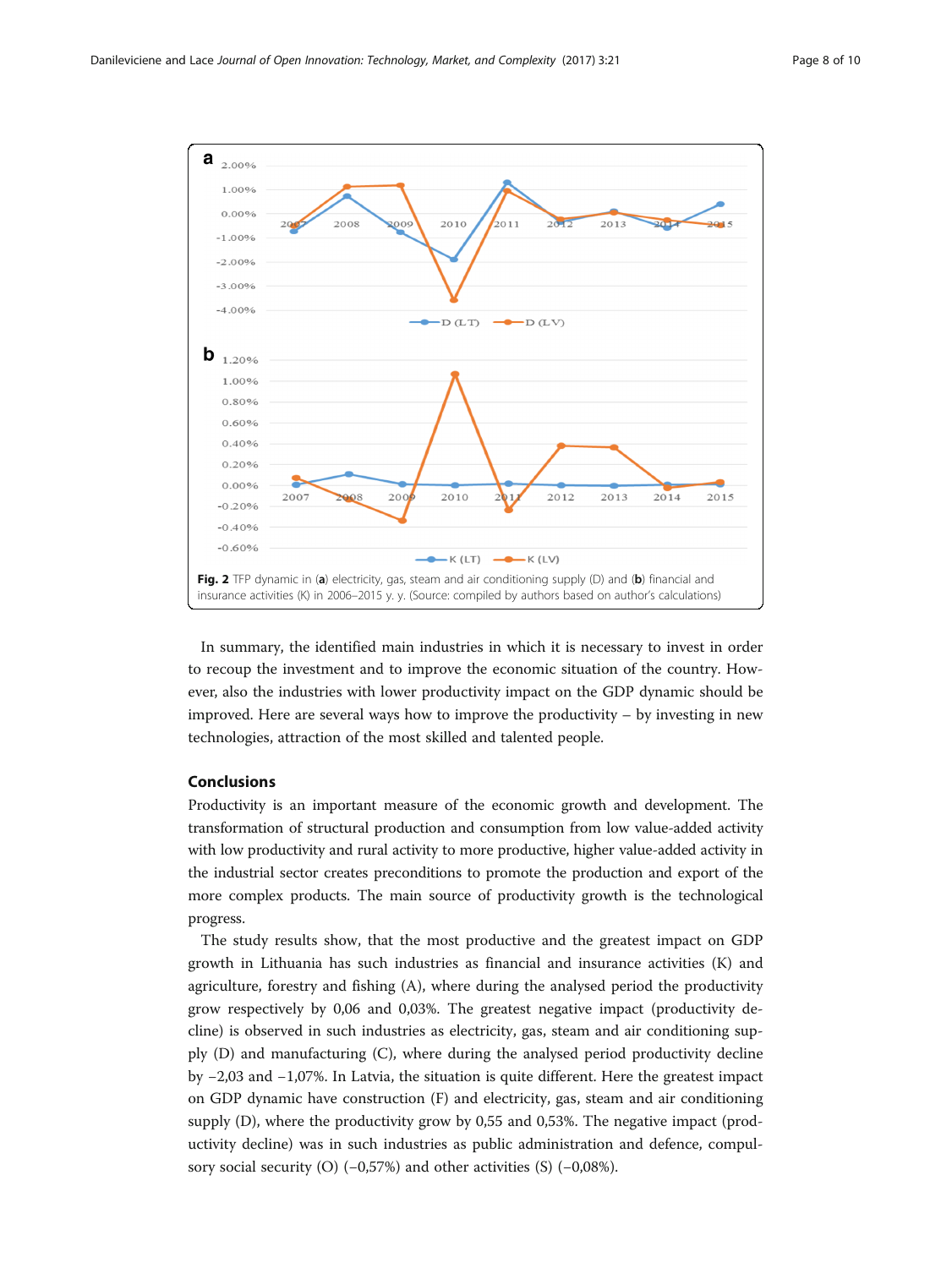<span id="page-8-0"></span>Authors offer to identify the main industries in which it is necessary to invest in order to recoup the investment and to improve the economic situation of the country. The productivity can be improved in several ways – by investing in new technologies, attraction of the most skilled and talented people.

#### Acknowledgements

The paper was supported by the project 5.2.2 «The Development of Innovation and Entrepreneurship in Latvia in Compliance with the Smart Specialization Strategy» within the National Research Program 5.2 «Economic Transformation, Smart Growth, Governance and Legal Framework for the State and Society for Sustainable Development – a New Approach to the Creation of a Sustainable Learning Community (EKOSOC-L). The publishing fee of this paper is paid by SOItmC 2017 and DGIST. This paper is also presented as a keynote speech at SOItmC & RTU 2017 Conference.

#### Authors' contributions

ID wrote all the paper and NL made all the research framework and develope the research. Both authors read and approved the final manuscript.

#### Competing interests

We have read SpringerOpen's guidance on competing interests and included a statement of all financial and nonfinancial competing interests.

#### Publisher's Note

Springer Nature remains neutral with regard to jurisdictional claims in published maps and institutional affiliations.

#### Author details

<sup>1</sup>Vilnius Gediminas Technical University, 11 Sauletekio al, 10223 Vilnius, Lithuania. <sup>2</sup>Riga Technical University, 6 Kalnciema Str, Riga, LV -1048, Latvia.

#### Received: 12 July 2017 Accepted: 9 September 2017 Published online: 24 October 2017

#### References

Baležentis, T. (2015). The sources of the total factor productivity growth in Lithuanian family farms: A Färe-Primont index approach. Prague Economic Papers, 2, 225–241.

Baležentis, T. (2013). Partial factor productivity in Lithuanian family farms: The multiplier data development analysis approach. Management Theory and Studies for Rural Business and Infrastructure Development, 35(1): 25–33.

Bergeaud, A., Cette, G., Lecat, R. (2015). Productivity trends in advanced countries between 1890 and 2012. Review of Income and Wealth : 1–25.

Bernanke, B. S., Abel, A. B., & Croushore, D. (2008). Macroeconomics (6th ed.). Boston: The Addison-Wesley.

- Biddle, J. (2012). Retrospectives: The introduction of the cobb–Douglas regression. The Journal of Economic Perspectives, 26(2), 223–236.
- Cardarelli, R., & Lusinyan, L. (2015). U. S. Total factor productivity slowdown: Evidence from the U. S. States, IMF Workin Paper, 15(116), 1–24.
- Carlsson, M., Messina, J., & Nordström Skans, O. (2015). Wage adjustment and productivity shocks. The Economic Journal, 253, 1–35.

Chansarn, S. (2014). Total factor productivity of commercial banks in Thailand. Int J Bus Soc, 15(2), 215–234. Del Gatto, M., Di Liberto, A., & Petraglia, C. (2011). Measuring productivity. J Econ Surv, 25(5), 952-1008.

- Dhehibi, B., El-Shahat, A. A. I. A., Frija, A., & Hassan, A. A. (2016). Growth in Total factor productivity in the Egyptian agriculture sector: Growth accounting and econometric assessments of sources of growth. Sustainable Agric Res, 5(1), 38–48.
- Domańska, K., Kijek, T., & Nowak, A. (2014). Agricultural Total factor productivity change and its determinants in European Union countries. Bulgarian J Agric Sci, 6, 1273–1280.
- Eckstein, Z., Ge, S., & Petrongolo, B. (2011). Job and wage mobility with minimum wages and imperfect compliance. J Appl Econometrics, 26(4), 580–612.
- Fassio, C., Kalantaryan, S., & Venturini, A. (2015). Human resources and innovation: Total factor productivity and foreign human capital. IZA Discussion Paper, 9422, 1–33.
- Ferrante, M. R., & Freo, M. (2012). The total factor productivity gap between internationalised and domestic firms: Net premium or heterogeneity effect. The World Economy, 35(9), 1186–1214.
- Filatovaitė, D., & Bratčikovienė, N. (2015). Modelling of production relations in the Lithuanian economy. Lithuanian J Stat, 54(1), 52–60.
- Hulten, C. R. (2001). New developments in productivity analysis. University of Chicago Press.
- Калюжный, В. В. (2003). Теория и методы факторного анализа экономического роста. Экономическая кибернетика. Междунар. научн. журнал, 3-4, 21–22.
- Karafillis, C. C.; Papanagiotou, E. 2008. The contribution of innovations in total factor productivity of organic olive enterprises, 12 th Congress of the European Association of Agricultural Economists: 1–10.
- Kathuria, V., Raj, R. S. N., & Sen, K. (2013). Productivity measurement in Indian manufacturing: A comparison of alternative methods. J Quant Econ, 11(1/2), 148–179.

Kim, S., & Law, M. T. (2012). History, institutions, and cities: A view from the Americas. J Reg Sci, 52(1), 10-39.